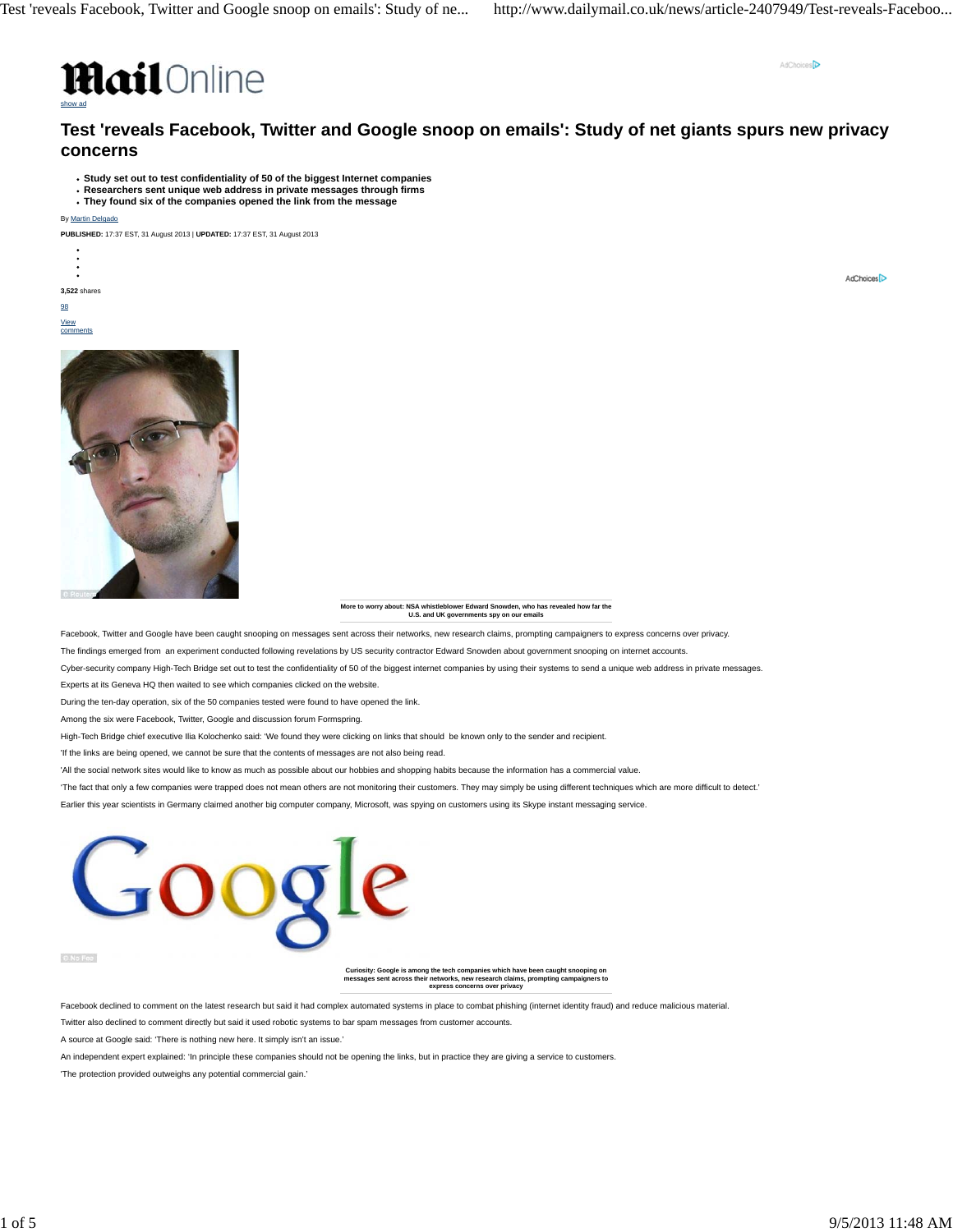

Snooping or safety? Facebook and Twitter were also caught following the links, but<br>spokesmen for the firms claimed that they had done so merely as part of automated<br>spam-reduction systems to protect users

But campaigners called for stricter safeguards.

Nick Pickles, director of pressure group Big Brother Watch, said: 'This is yet another reminder that profit comes before privacy every day for some businesses.

'Companies such as Google and Facebook rely on capturing as much data as possible to enhance their advertising targeting.

'They intrude on our privacy to build an ever more detailed picture of our lives.'

#### **FROM THE WEB** by Taboola







**What the Bible Says About Money (Shocking)** Moneynews

Celebrities



**Take a Testosterone Su…** First to Know

## **MOST WATCHED NEWS VIDEOS**

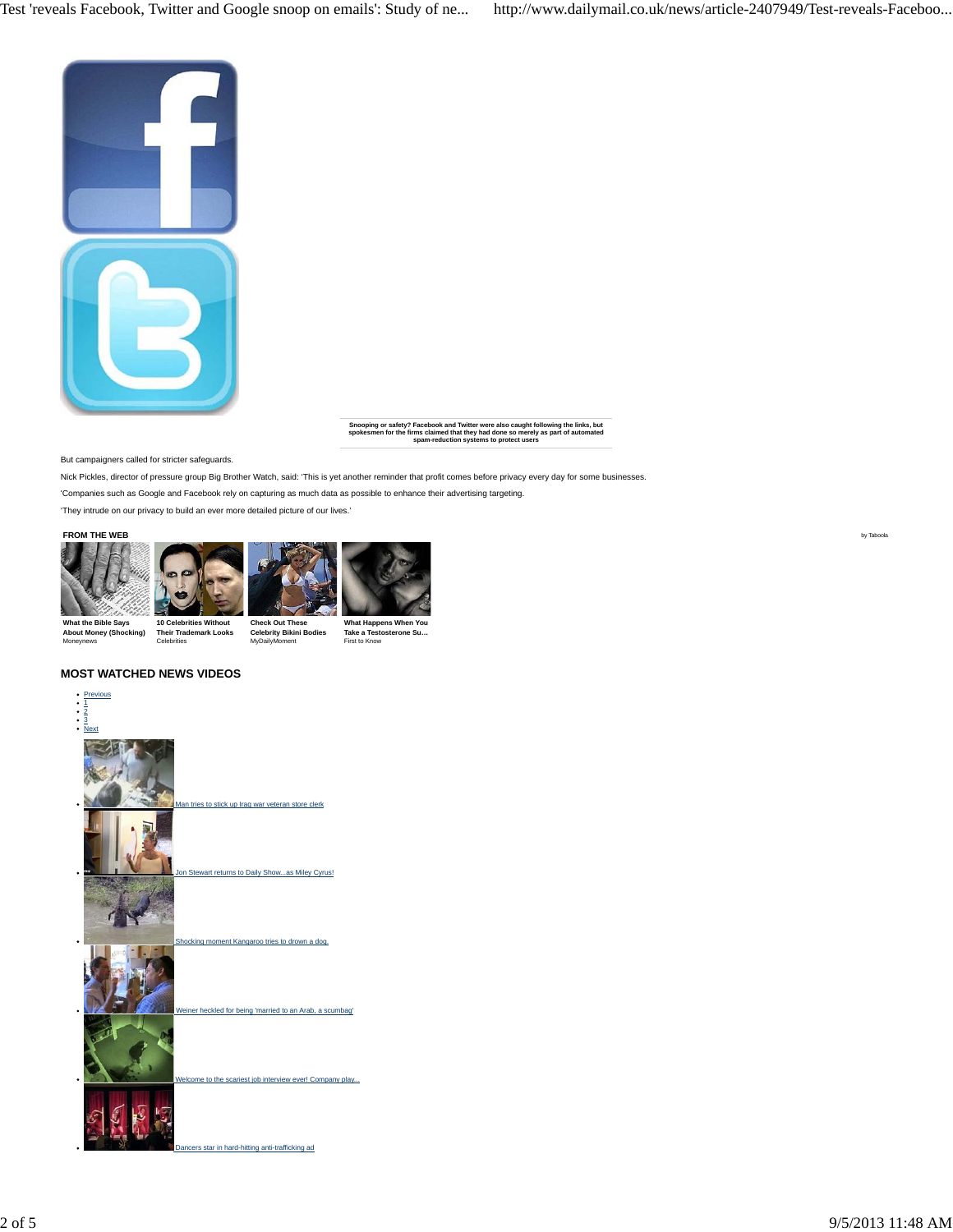

### **MOST READ NEWS**

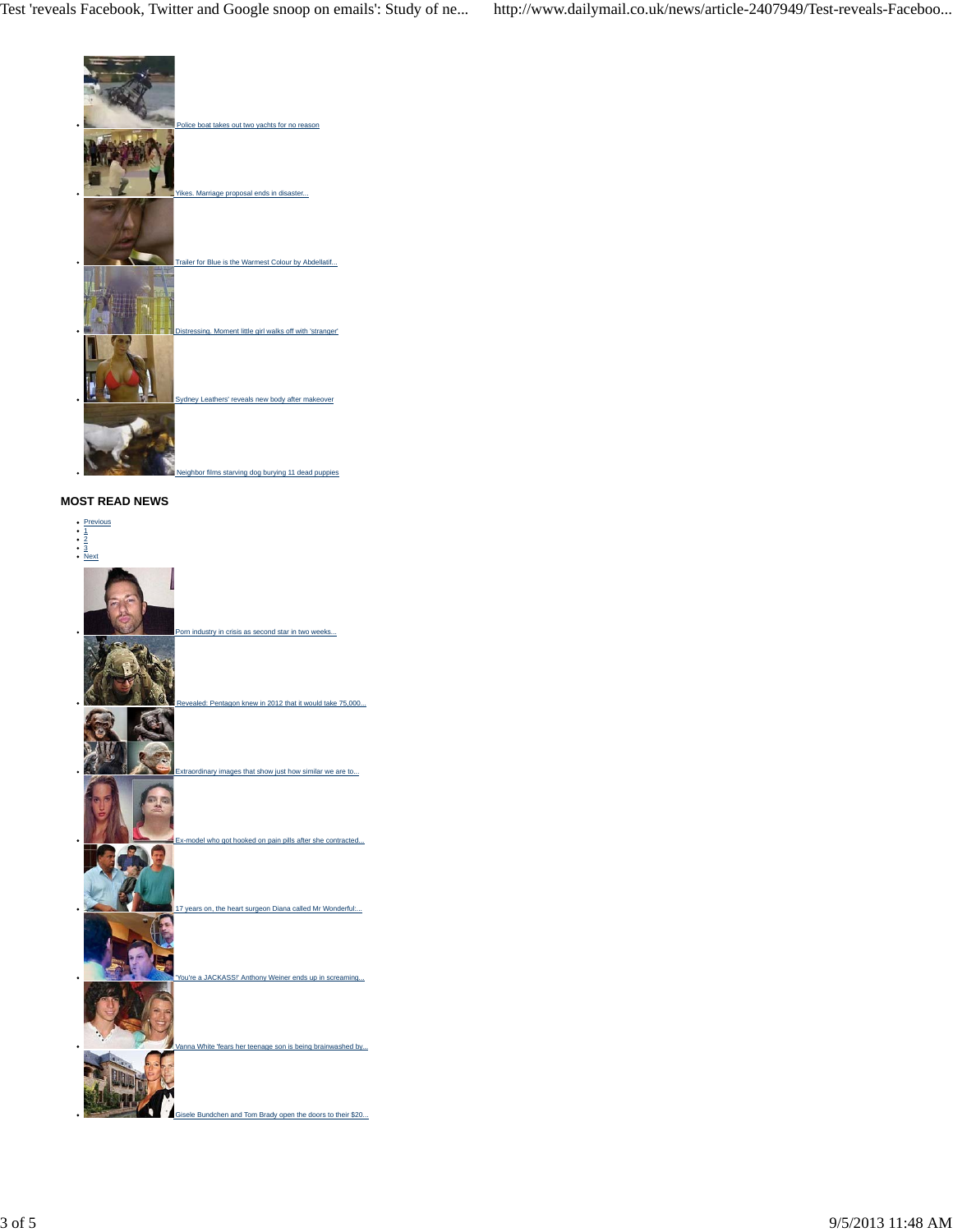

**Comments (98)**



Here is a better test (IMO). Place a message with the dis-assembled web address in the draft folder and then see if it is assembled and visited.

- john smyth , Los Angeles, 02/9/2013 21:40

Click to rate \_ Rating 16

Report abuse

I believe the "test" required the web address to be re-assembled from the text in the email, not a "click on this" link. That is how they verified the monitoring.

- john smyth , Los Angeles, 02/9/2013 21:26 Click to rate \_\_ Rating 7

Report abuse

Sorry, but this is absolutely flawed "testing" by people who don't understand the technology. Do you really think with the billions and billions of email sent every day that they have a group of interns sitting in a baseme

- GJA , Anyville, 02/9/2013 20:42 Click to rate \_\_ Rating 10

#### Report abuse

Simply confirmation of what we paranoids have known for years. I don't have any social media accounts. Don't use any "free" email accounts. I don't use any of the large providers for my email accounts. And, despite my prec that might upset my mother

- andylit , Milwaukee, 02/9/2013 19:39 Click to rate Rating 32

Report abuse

Shazzlemail is physically located in USA. So who will recommend it as the fully private e-mail service after Lavabit closed their e-mail service? I would follow the Lavabit creator's advice!

- mycn777 , Oceanside, United States, 02/9/2013 17:58

Click to rate \_\_ Rating 11

Report abuse

Why in the world do NEWS stories not tell the WHOLE story? Why only name four out of the six? It's irrelevant whether the other two are comparatively lesser known brands and you don't think they're headline material; they days is a joke.

- Canof Sand , USA, 02/9/2013 17:09

Click to rate \_\_ Rating 63

Report abuse

Then stop using their services - it's easy to walk away.

- Michael , Middletown CT, 02/9/2013 16:00

Click to rate \_\_ Rating 13

Report abuse

It IS possible to go through life without Google or posting to Facebook or Twitter. ?....the web community should refrain from participating with these entities

- JohnS , D.C., United States, 02/9/2013 14:29

Click to rate \_ Rating 49

Report abuse

l view target marketing in the same light as viruses. Both negatively affect my ability to freely use the web. I hate that someone is limiting my choices without my consert. Travel sites also track users. They use the info

- opinionated2 , Weston, United States, 02/9/2013 14:02

Click to rate \_ Rating 33

Report abuse

l view target marketing in the same light as viruses. Both negatively affect my ability to freely use the web. I hate that someone is limiting my choices without my consert. Travel sites also track users. They use the info

- opinionated2 , Weston, United States, 02/9/2013 13:54

Click to rate \_\_ Rating 9

Report abuse Share this comment

The views expressed in the contents above are those of our users and do not necessarily reflect the views of MailOnline.